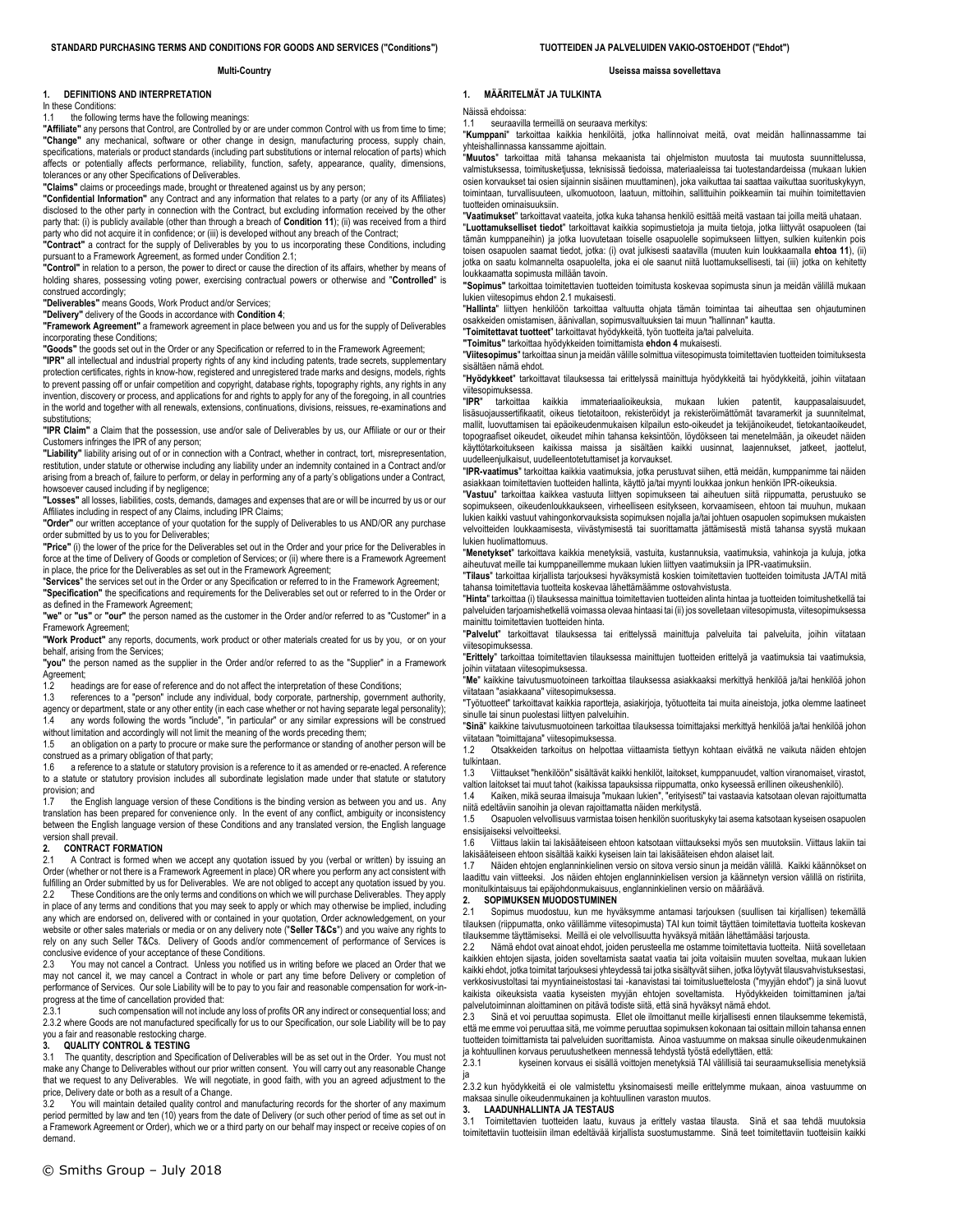3.3 We may inspect and test Goods at any time prior to Delivery. You will allow us and our representatives to enter your premises to carry out such inspection and testing and will provide us with all facilities reasonably required. If, following such inspection or testing, we are not satisfied that the Goods will comply with Condition [5.1,](#page-1-1) you will take all steps necessary to ensure compliance.

You will maintain a quality control system that meets any international standard as required by us, or which is otherwise approved by us and such test and inspection system as we may require.

3.5 You may not deliver the Goods by separate instalments without our prior written consent. Instalments

### will be invoiced separately by you. **4. DELIVERY OF GOODS / SUPPLY OF SERVICES**

Unless otherwise specified in an Order, you will deliver the Goods DDP (Incoterms 2010) to the address specified in the Order during our normal business hours on the date specified in the Order. You will be responsible for off-loading the Goods from the delivery vehicle. Delivery of the Goods will occur when they have been off-loaded at the delivery address.

4.2 You will perform Services in accordance with the applicable timetable communicated to you or as set out in the Order to meet all Specifications.<br>4.3 Time is of the essence for performa

Time is of the essence for performance of your obligations under the Contract. If you are late performing your obligations under the Contract, you will pay to us a sum equal to 1.5% of the Price for each week of delay up to a maximum of 15% of the Price. You and we agree that this amount is reasonable and proportionate AND the most effective way of compensating us for part or all of our losses arising from late performance. However, you and we intend that we should be able to recover general damages as well as such sums in circumstances where we have suffered loss in excess of such sums as a result of your late performance. Therefore, our rights to any such sums under this **Condition[s 4.3](#page-1-2)** is without prejudice to any other rights which we may have under the Contract or otherwise in respect of late performance, including the right to sue for damages or other relief and/or to terminate the Contract. A claim for general damages for late performance will be reduced by the amount of such sums under this **Condition[s 4.3](#page-1-2)** actually applied or paid in respect of such late performance.<br>4.4 Services v

4.4 Services will be accepted by us when we are satisfied that the Services comply with the Specifications.<br>4.5 You will make sure that the Goods are marked in accordance with our instructions and any applicable You will make sure that the Goods are marked in accordance with our instructions and any applicable laws, rules and regulations and are properly packed and secured; marked with information on their origin; Delivery is accompanied by a prominently displayed delivery note showing the Order number, date of Order, type and quantity of Goods, and any special storage instructions; and delivered with all operating and safety instructions, clearly displayed warning notices and such other information as may be necessary for the proper use, maintenance and repair of the Goods.

4.6 If you fail to deliver the Goods on time we may terminate the Contract immediately by giving you notice, in which case you will refund any monies already paid by us in relation to the Goods that have not been delivered and indemnify us and our Affiliates against our Losses as a result of your failure to supply Goods, including obtaining substitute goods from another supplier.<br>4.7 We will have a reasonable period of time

We will have a reasonable period of time following Delivery to inspect Goods. We may reject Goods which do not meet Specifications. We can also reject Goods which are more or less than the quantity or type Ordered or delivered prior to the date specified on the Order. Rejected Goods will be returned at your cost and expense. If we accept Goods delivered prior to the date specified on the Order we may charge you the cost of storing them until the actual specified Delivery date.

4.8 Risk in the Goods passes to us on the later of acceptance and Delivery. Ownership of the Goods passes to us on the earlier of payment of the Price and Delivery.<br>4.9 You will notify us in writing as soon you are aware that an

You will notify us in writing as soon you are aware that any Goods or the product support for the Goods are to be discontinued or made of "end of sale" or "end of life". At our request, you and we will agree in good faith a reasonable period of time during which you will keep agreed spare parts available for us for any discontinued, desupported, end of life or end of sale Goods.

### **5. YOUR OBLIGATIONS**<br>5.1 You will make sure the

### 5.1 You will make sure that the Goods will:<br>5.1.1 be of satisfactory quality, comp

be of satisfactory quality, comprise genuine, new materials (which are not used, refurbished, reconditioned, remanufactured, counterfeit or of such age as to impair usefulness or safety) and be fit for any purpose notified by us to you;

5.1.2 conform to, satisfy and be capable of the Specifications;<br>5.1.3 be free from defects in design materials and w

5.1.3 be free from defects in design, materials and workmanship;<br>5.1.4 be sold to us with full and unencumbered title and not infrinc-

be sold to us with full and unencumbered title and not infringe the IPR of any third party; 5.1.5 comply with all (i) applicable laws, (ii) regulatory requirements and (iii) standards and

requirements of relevant statutory and regulatory bodies; and 5.1.6 be safe and without risk to health.

5.2 In respect of Services, You will:

5.2.1 perform Services with the best care, skill and diligence in accordance with best practice;

5.2.2 use personnel (and sufficient number of personnel) who are suitably skilled and experienced to perform the Services;

5.2.3 make sure that the Services conform with our reasonable instructions, comply with Specifications, are

performed to meet the purposes notified by us to you and do not infringe the IPR of any third party; 5.2.4 provide all equipment, tools and vehicles and other items required to provide the Services;

5.2.5 obtain and at all times maintain all licences and consents required for the provision of the Services;

5.2.6 comply with all applicable laws, regulations, regulatory policies, guidelines or industry codes which may apply to the provision of the Services; and

5.2.7 not do or omit to do anything which may cause us or our Affiliates to lose any licence, authority,

consent or permission required for our or their business.<br>5.3. You will observe all health and safety rules and 5.3 You will observe all health and safety rules and regulations and any other security requirements that apply at any of our premises and ensure that your personnel are insured against all risks while working on our premises.

5.4 Without affecting any of our other rights or remedies, if you materially breach any of these Conditions OR any Goods (whether or not accepted in whole or in part) do not conform with **Conditio[n 5.1](#page-1-1)** during the longer of (i) your warranty period for the Goods and (ii) 12 months following Delivery OR any Services breach **Conditio[n 5.2](#page-1-3)**, then we may:<br>5.4.1 terminate the

5.4.1 terminate the Contract and any other existing Contracts immediately with notice;<br>5.4.2 require you, at our option, to promptly repair or replace the relevant Goods or

require you, at our option, to promptly repair or replace the relevant Goods or reperform the relevant Services free of charge;

5.4.3 reject the Deliverables (in whole or in part) and require you to refund the Price for the relevant Deliverables;

5.4.4 accept the Deliverables subject to an equitable Price reduction; or 5.4.5 at your expense, repair or have a third party repair the Goods or repair

at your expense, repair or have a third party repair the Goods or reperform or have a third party reperform the Services and you will indemnify us and our Affiliates against our Losses (including from any IPR Claims) arising from such breach.

5.5 **Conditio[n 5.4](#page-1-4)** will apply to any repaired or replacement Goods supplied under **Conditio[n 5.4.2.](#page-1-5)**

5.6 If, as a result of any Goods not conforming with **Condition [5.1](#page-1-1)** or Services not conforming with **Conditio[n 5.2](#page-1-3)** or otherwise representing an unreasonable risk of harm to the public or the environment, we determine a recall, removal or correction campaign ("campaign") is necessary or are required to carry out a campaign, we may implement such campaign and you will indemnify us and our Affiliates against all Losses incurred as a result of any such campaign.

**6. OUR PROPERTY**

All patterns, dies, moulds or other tooling or materials, supplied by us or prepared or obtained by you

kohtuudella vaatimamme muutokset. Me neuvottelemme hyväntahtoisesti sovitun muutoksen tuotteiden hintaan, toimituspäivään tai molempiin johtuen muutoksesta.

3.2 Sinä ylläpidät eriteltyä laadunhallintaa ja valmistusrekistereitä lain salliman lyhyimmän enimmäisajan ja kymmenen (10) vuotta toimituspäivästä (tai muun viitesopimuskessa tai tilauksessa mainitun ajan), jonka me tai puolestamme kolmas osapuoli voimme tarkastaa tai josta saamme kopiot pyydettäessä.

3.3 Me voimme tarkastaa ja testata hyödykkeet milloin tahansa ennen toimitusta. Sinä annat meidän ja edustajiemme päästä tiloihisi suorittamaan kyseiset tarkastukset ja testit ja osoitat meille kohtuulliset tilat. Jos kyseisen tarkastuksen tai testauksen seurauksena me emme ole sitä mieltä, että hyödykkeet täyttävät **ehdon [5.1](#page-1-1)** vaatimukset, sinä ryhdyt kaikkiin tarvittaviin toimenpiteisiin vastaavuuden saavuttamiseksi.<br>3.4 Sinä viläpidät laadunhallintajäriestelmää, joka täyttää vaatimamme tai muuten hyväksi 3.4 Sinä ylläpidät laadunhallintajärjestelmää, joka täyttää vaatimamme tai muuten hyväksymämme

kansainväliset standardit ja noudattaa vaatimaamme testaus- ja tarkastusjärjestelmää.<br>3.5. Sinä et voi toimittaa hyödykkeitä osatoimituksina ilman edeltävää kirialista su 3.5 Sinä et voi toimittaa hyödykkeitä osatoimituksina ilman edeltävää kirjalista suostumustamme. Sinä

laskutat osatoimitukset erillisinä.

# <span id="page-1-0"></span>**4. TUOTTEIDEN TOIMITUS / PALVELUIDEN SUORITTAMINEN**

4.1 Ellei tilauksessa muuta mainita, sinä toimitat tuotteen DDP (Incoterms 2010) tilauksessa mainittuun osoitteeseen normaalina aukioloaikanamme tilauksessa mainittuna päivänä. Sinä olet vastuussa tuotteiden purkamisesta kuljetusajoneuvosta. Tuotteiden toimitus on tapahtunut, kun ne on purettu kuljetusajoneuvosta toimitusosoitteessa.

4.2 Sinä suoritat palvelut sinulle ilmoitetun aikataulun mukaisesti tai tilauksessa mainitulla tavalla kaikkien erittelyiden mukaisesti.<br>4.3 Aika on oleelli

<span id="page-1-2"></span>4.3 Aika on oleellinen käsite suorittaessasi sopimuksen mukaisia velvoitteitasi. Jos olet myöhässä sopimuksen mukaisten velvoitteidesi suorittamisessa, maksat meille summan, joka vastaa 1,5 % hinnasta, jokaiselta viivästymisviikolta, mutta kuitenkin enintään 15 %. Sinä ja me sovimme, että tämä on kohtuullinen ja suhteellinen määrä JA tehokkain tapa korvata meille osa tai kaikki viivästyksen seurauksena kärsimämme tappiot. Sinä ja me kuitenkin pyrimme siihen, että katamme yleiset vahingot sekä kyseiset summat tilanteissa, joissa olemme kärsineet kyseisiä summia suurempia tappioita viivästymisen seurauksena. Siksi meillä on oikeus kyseisiin summiin **ehdo[n 4.3](#page-1-2)** nojalla vaikuttamatta mihinkään muihin ehtoihin, joita meillä saattaa olla sopimuksen nojalla tai muuten liittyen viivästymiseen, mukaan lukien oikeus haastaa oikeuteen vahingoista tai tai vaatia korvauksia ja/tai irtisanoa sopimus. Vaatimusta viivästyksen aiheuttamista yleisistä vahingoista pienennetään **ehdon [4.3](#page-1-2)** mukaisella summalla, joka on maksettu tai jota sovelletaan liittyen kyseiseen viivästymiseen.<br>4.4 Me hyv

4.4 <sup>kwik</sup> Me hyväksymme palvelut, kun me olemme tyytyväisiä siihen, että palveut täyttävät erittelyn.<br>4.5 kolla varmistat, että tuotteet on merkitty ohieidemme ja sovellettavien lakien, sääntöien ja

4.5 Sinä varmistat, että tuotteet on merkitty ohjeidemme ja sovellettavien lakien, sääntöjen ja asetusten mukaisesti ja että ne on pakattu ja suojattu asianmukaisesti, merkitty alkuperätiedoilla, niiden mukana toimitetaan selkeä lähetysluettelo, josta ilmenee tilausnumero, tilauspäivä, tyyppi ja tuotteiden määrä sekä erityiset säilytysohjeet ja että niiden mukana toimitetaan kaikki käyttö- ja turvallisuusohjeet, selkeät varoitukset ja muut vastaavat tiedot, jotka tarvitaan tuotteiden asianmukaiseen käyttöön, ylläpitoon ja korjauksiin.<br>46. korjauksit toimita tuotteita ajoissa, me voimme irtisanoa sooimuksen välittömästi ilmoittamalla sinu

4.6 Jos et toimita tuotteita ajoissa, me voimme irtisanoa sopimuksen välittömästi ilmoittamalla sinulle, jolloin sinä palautat kaikki maksamamme summat tuotteista, joita ei ole toimitettu ja korvaat meille ja kumppaneillemme kaikki menetykset, jotka aiheutuvat tuotteiden toimittamatta jättämisestä, mukaan lukien korvaavien tuotteiden hankinta toiselta toimittajalta.

4.7 Meillä on tuotteiden toimituksen jälkeen kohtuullinen aika tarkastaa tuotteet. Me voimme hylätä tuotteet, jotka eivät vastaa erittelyä. Me voimme hylätä myös tuotteet, jotka eivät vastaa määrältään tai laadultaan tilausta tai jotka on toimitettu ennen tilauksessa mainittua päivämäärää. Hylätyt tuotteet palautetaan sinun kustannuksellasi. Jos me hyväksymme ennen tilauksessa mainittua päivämäärää toimitetut tuotteet, me voimme veloittaa sinulta niiden säilytyskustannukset varsinaiseen määritettyyn toimituspäivään saakka.

4.8 Tuotteiden riski siirtyy meille tuotteiden hyväksynnän tai toimituksen yhteydessä myöhemmän ollessa määräävä. Tuotteiden omistusoikeus siirtyy meille tuotteiden maksun tai toimituksen yhteydessä aikaisemman ollessa määräävä.<br>4.9 Sinä ilmoit

4.9 Sinä ilmoitat meille kirjallisesti välittömästi saatuasi tietää, että tuotteet tai niiden tuki katkeaa tai lopetetaan tai keskeytetään. Meidän pyynnöstämme sinä ja me sovimme hyväntahtoisesti kohtuullisesta ajasta, jonka ajan sinä säilytät sovittuja varaosia meille tuotteiden myynnin katkeamisen, tuen loppumisen tai keskeyttämisen jälkeen.

### **5. SINUN VELVOLLISUUTESI**

<span id="page-1-1"></span>5.1 Sinä varmistat, että tuotteet:<br>5.1.1 ovat laadultaan hyv

5.1.1 ovat laadultaan hyväksyttäviä, koostuvat alkuperäisistä, uusista raaka-aineista (joita ei ole käytetty, kunnostettu, korjattu, kierrätetty, kopioitu tai jotka eivät ole vanhentuneita) ja että ne sopivat meille ilmoittamaasi käyttötarkoitukseen.

5.1.2 vastaavat erittelyä ja täyttävät sen vaatimukset.

5.1.3 eivät sisällä suunnittelu-, materiaali- tai valmistusvirheitä.

5.1.4 myydään meille täydellisinä ja virheettöminä eivätkä ne loukkaa kolmannen osapuolen IPR-

noudattavat kaikkia (i) sovellettavia lakeja, (ii) asetuksia ja (iii) standardeja ja asianmukaisten laitosten ja valvontaviranomaisten vaatiuksia.

5.1.6 ovat turvallisia eivätkä ne vaaranna terveyttä.

<span id="page-1-3"></span>Liittyen palveluihin sinä:

5.2.1 suoritat palvelut mahdollisimman huolellisesti, taidokkaasti ja parhaita käytäntöjä noudattamalla.

5.2.2 käytät henkilöstöä (ja riittävää henkilöstön määrää), jolla on tarvittavat taidot ja kokemus palveluiden suorittamiseen.

5.2.3 varmistat, että palvelut noudattavat kohtuullisia ohjeitamme, noudattavat erittelyä, ne suoritetaan meille ilmoitetussa tarkoituksessa ja että ne eivät loukkaa kolmannen osapuolen IPR-oikeuksia.

5.2.4 järjestät kaikki laitteistot, työkalut ja ajoneuvot sekä muut palveluiden suorittamiseen vaadittavat välineet.

5.2.5 hankit ja pidät voimassa kaikki palveluiden suorittamiseen vaadittavat käyttöoikeudet ja suostumukset. 5.2.6 noudatat kaikkia sovellettavia lakeja, asetuksia, lakisääteisiä käytäntöjä, ohjeita ja alan määräyksiä, joita

saatetaan soveltaa palveluiden tarjoamiseen.

5.2.7 et tee tai jätä tekemättä mitään, mikä aiheuttaisi meille tai kumppaneillemme liiketoimintaan vaadittavien käyttöoikeuksien, toimivallan, suostumuksen tai luvan menettämisen.

5.3 Sinä otat huomioon kaikki terveys- ja turvallisuusmääräykset ja -asetukset ja muut turvatoimenpiteet, joita sovelletaan tiloihimme ja varmistat, että henkilöstösi on vakuutettu kaikki vaarat kattaen heidän työskennellessään tiloissamme.

<span id="page-1-4"></span>5.4 Vaikuttamatta mihinkään muihin oikeuksiimme tai korvausvaatimuksiimme, jos sinä olennaisesti loukkaat näitä ehtoja TAI jos tuotteet (riippumatta siitä, onko niitä hyväksytty, kokonaan tai osittain) eivät vastaa **ehto[a 5.1](#page-1-1)** (i) tuotteiden takuuaikana tai (ii) 12 kuukauden sisällä toimituksesta, pidemmän ollessa määräävä, TAI palvelut loukkaavat **ehto[a 5.2](#page-1-3)**, me voimme:

5.4.1 irtisanoa sopimuksen ja muut olemassa olevat sopimuksen välittömästi ilmoittamalla<br>5.4.2 vaatia sinua omalla valinnallasi koriaamaan tai korvaamaan viivytyksettä kyseiset t

<span id="page-1-5"></span>vaatia sinua omalla valinnallasi korjaamaan tai korvaamaan viivytyksettä kyseiset tuotteet tai suorittamaan kyseiset palvelut uudelleen ilman korvausta.

5.4.3 hylätä toimitettavat tuotteet (kokonaan tai osittain) ja vaatia sinua palauttamaan kyseisten toimitettujen tuotteiden kohtuullisen hinnan 5.4.4 hyväksvä toimitetut tuotteet

5.4.4 hyväksyä toimitetut tuotteet vastaavasti alennettuun hintaan.

sinun kustannuksellasi korjata tuotteet tai antaa ne korjattavaksi kolmannelle osapuolelle tai suorittaa palvelu uudelleen tai antaa se kolmannen osapuolen suoritettavaksi, jolloin sinä korvaat meidän ja kumppaniemme menetykset (mukaan lukien IPR-vaatimukset), jotka aiheutuvat kyseisestä loukkauksesta. 5.5 **Ehto[a 5.4](#page-1-4)** sovelletaan kaikkiin **ehdo[n 5.4.2](#page-1-5)** mukaisiin tuotekorjauksiin ja -vaihtoihin**.**

5.6 Jos sen seurauksena, että tuotteet eivät täytä **ehtoa [5.1](#page-1-1)** tai palvelut eivät täytä **ehto[a 5.2](#page-1-3)** tai ne

oikeuksia.<br>5.1.5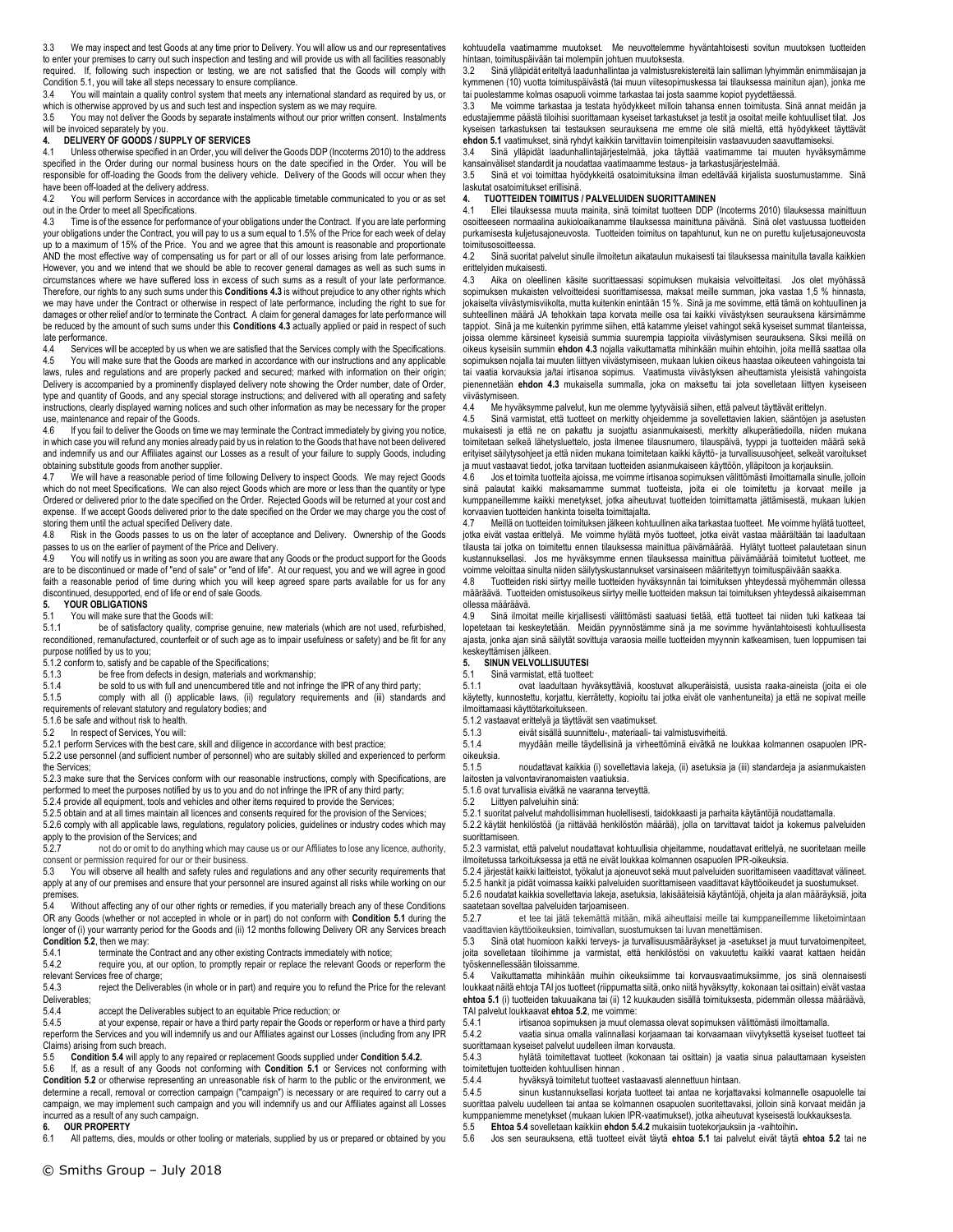for us at our cost ("**Tooling**"), will be marked with our name or as otherwise specified by us and will be and remain our exclusive property returnable in good condition on demand.

6.2 You will insure against all risks any Tooling and also any of your own tooling or property which may be kept on our premises for the purposes of providing Deliverables. You will keep all Tooling safe and in good condition while in your custody and/or under your control. All Tooling will be kept separately from your stock and other inventory.

6.3 We reserve the right to charge to you the cost of any Tooling if it is destroyed or damaged or rendered unfit for the purpose for which it was originally manufactured while under your control.

6.4 You will not dispose of any Tooling other than in accordance with our prior written instructions. You will not, at any time, use Tooling, nor will you allow Tooling to be used by anyone else for any purpose other than

the supply of the Deliverables unless we have previously provided our consent in writing.<br>6.5 We will have the right to enter your premises and remove Tooling at any time will We will have the right to enter your premises and remove Tooling at any time without being liable for trespass or for damages of any sort.

# **7. ASSIGNMENT OF IPR**<br>**7.1** This Condition 7 will

This **Conditio[n 7](#page-2-0)** will apply if the Goods are to be made, modified or redesigned to our Specification. Any bespoke Specification or Work Product you create or have created for us will be treated as "Goods" for the purposes of this **Conditio[n 7.](#page-2-0)**

We will own all present and future IPR (together with all economic and proprietary rights) in the Goods and our specification. Accordingly, you will not use our specification other than to manufacture the Goods for us. With full title guarantee, you:

7.2.1 assign to us all IPR in the Goods which subsist as at the date of the Contract;

7.2.2 assign to us (by way of present assignment of the future copyright) all future copyright in the Goods immediately upon its creation; and

7.2.3 agree to assign to us all other IPR in the Goods immediately upon its creation.

7.3 You will:

7.3.1 at your own cost, execute all such documents and do all such acts and things as we may request from time to time in order to secure our full right, title and interest in the IPR in the Goods; and

7.3.2 obtain the waiver of all moral rights (and any broadly equivalent rights) in the Goods.<br>7.4 The exception to **Condition 7.2** above is that any IPR in existing products mater

7.4 The exception to **Condition [7.2](#page-2-1)** above is that any IPR in existing products, materials or data used to create Goods ("**Existing Materials**") will continue to belong to you (or your suppliers). You grant (and, where applicable, will ensure that your suppliers grant) to us, our Affiliates and our and their end customers a non-exclusive, perpetual, royalty-free, irrevocable licence to use and to have used Existing Materials which form part of any Goods.

### **8. PRICE AND PAYMENT**<br>8.1 As long as you perform

As long as you perform your obligations in accordance with the terms of the Contract, we will pay the Price to you in accordance with **Conditio[n 8](#page-2-2)**.

8.2 The only sums of money we will pay in connection with the supply of the Deliverables are the Price which will be inclusive of all costs and expenses incurred by you including all packaging, insurance, carriage, duties and delivery costs.

8.3 Any sum payable under the Contract is exclusive of value added tax, sales tax and/or goods and services tax (and any other similar or equivalent taxes, duties, fees and levies imposed from time to time by any government or other authority) upon any supply made to us which will be payable in addition to that sum in the manner and at the rate prescribed by law from time to time but inclusive of all other taxes, fees and levies imposed from time to time by any government or other authority.<br>8.4 You may invoice us for the Price for the Goods following

8.4 You may invoice us for the Price for the Goods following Delivery and for Services following completion.<br>8.5 Other than as set out in Conditions 8.7 and 8.9, each invoice will be payable by us within 60 days 8.5 Other than as set out in **Condition[s 8.7](#page-2-3)** and **[8.9](#page-2-4)**, each invoice will be payable by us within 60 days following the date on which the invoice is received by us. You will send invoices to the address specified in the Order.<br>86

No payment made by us will constitute acceptance by us of any Deliverables or otherwise affect any rights or remedies which we may have against you including the right to recover any amount overpaid or wrongfully paid to you.<br>8.7 We may withher

We may withhold payment of any disputed sum until the dispute is settled.

8.8 If any undisputed sum payable under the Contract is not paid when due you may charge us interest daily on that sum at 3% per year subject to any maximum or minimum rate of interest on overdue invoices

specified by applicable law, from the due date until the date of payment (whether before or after judgment).<br>8.9 We may set-off, deduct or withhold any liability which you have to us against any liability which we h We may set-off, deduct or withhold any liability which you have to us against any liability which we have to you.

#### **9. TERMINATION**

9.1 Without limiting any other right we may have to terminate a Contract, if you commit a material breach of these Conditions we may terminate the Contract and any other existing Contracts immediately with written notice. Any breach of **Conditions 11, 12** or **[15.9](#page-3-1)** will be deemed to be a material breach.

9.2 Without limiting any other right we may have to terminate a Contract, we may terminate the Contract immediately by giving you written notice if you (a) have a receiver, administrator or liquidator (provisional or otherwise) appointed; (b) are subject to a notice of intention to appoint an administrator or any other resolution on insolvency; (c) pass a resolution for your winding-up; (d) have a winding up order made by a court in respect<br>of you; (e) enter into any composition or arrangement with creditors; (f) cease to carry on business; (g) are subject of anything similar or equivalent to that set out in (a) to (f) under any applicable laws; or (h) you are subject to any change of Control and you will notify us immediately upon the occurrence of any such event or circumstance.

9.3 Following expiry or termination of the Contract:

9.3.1 any Conditions which expressly or impliedly continue to have effect after expiry or termination of the Contract will continue in force; and<br>9.3.2 all other rights and obligat

all other rights and obligations will immediately stop but will not affect any of your or our rights, obligations, claims and liabilities which may exist prior to the date of expiry or termination; and

9.3.3 each party will immediately stop using the other party's Confidential Information and will as soon as reasonably possible, if requested to do so, return to the other party all of the other party's Confidential

Information (including all copies and extracts) in its possession or control or confirm its secure destruction; and<br>9.3.4 each party may keep any of the other party's Confidential Information which it has to keep to each party may keep any of the other party's Confidential Information which it has to keep to comply with any applicable law and **Condition [9.3.3](#page-2-5)** will not apply to such Confidential Information. **Condition [11](#page-3-0)** will continue to apply to retained Confidential Information.

9.4 If we terminate a Contract, we may require you to deliver to us any supplies, materials or drawings produced or acquired by you for the terminated part of the Contract and we will agree, in good faith, on the amount payable for the same.

### **10. LIABILITY AND INSURANCE**<br>10.1 You will indemnify us and our Affiliates

You will indemnify us and our Affiliates against all our and their Losses arising from your breach of or negligent performance of or your failure to perform or delay in performing any part of these Conditions. We may, at our discretion, control the defence of any claim in respect of which you are required to indemnify us under a Contract.

10.2 Subject to **Condition [10.3](#page-3-2)**, we will not have any Liability to you for any (i) loss of profit, goodwill or revenue; or (ii) any indirect, consequential or special loss.

10.3 Nothing in these Conditions or any Contract will operate to exclude or restrict one party's Liability (if any) to the other (including for a person for whom it is vicariously liable):

10.3.1 for death or personal injury resulting from its negligence;

10.3.2 for its fraud or fraudulent misrepresentation; or 10.3.3 for any matter for which it is not permitted by la

for any matter for which it is not permitted by law to exclude or limit its liability.

aiheuttavat muuten kohtuuttoman riskin väestölle tai ympäristölle, me katsomme, että poisveto-, peruutus tai korjauskampanja ("kampanja") on välttämätön tai meiltä vaaditaan kyseistä kampanjaa, me totetutamme kampanjan ja sinä korvaat meille ja kumppaneillemme kyseisestä kampanjasta aiheutuneet menetykset.<br>6. COMAISUUTEMME

### **6. OMAISUUTEMME**

Kaikki kaavat, muotit, valokset ja muut välineet tai materiaalit, jotka me olemme toimittaneet tai valmistaneet tai jotka sinä olet hankkinut meille meidän kustannuksellamme ("**välineet**"), merkitään meidän nimellämme tai muulla määrittämällämme tavalla ja ne ovat meidän yksinomaista omaisuuttamme ja ne on säilytettävä hyväkuntoisina ja luovutettava pyydettäessä.

6.2 Sinä vakuutat välineet kaikilta vaaroilta kuten myös omat välineesi tai omaisuutesi, jota säilytät tiloissamme tuotteiden tarjoamista varten. Sinä säilytät kaikki välineet suojassa hyvässä kunnossa niiden ollessa hallussasi ja/tai hallinnassasi. Kaikkia välineitä säilytetään erillään sinun varastostasi ja materiaaleistasi.<br>6.3 Me varaa

6.3 Me varaamme oikeuden veloittaa sinulta hallussasi olevat välineet, jotka tuhoutuvat tai vaurioituvat tai eivät sovi niiden alkuperäiseen käyttötarkoitukseen.

6.4 Sinä et hävitä mitään välineitä muuten kuin meidän edeltävällä kirjallisella ohjeistuksella. Sinä et milloinkaan käytä välineitä tai salli muille niiden käyttöä mihinkään muuhun tarkoitukseen kuin toimitettavien tuotteiden toimittamiseen, ellemme me ole antaneet siihen edeltävää kirjallista suostumustamme.

6.5 Meillä on oikeus päästä tiloihisi ja poistaa välineet milloin tahansa ilman vastuuta luvattomasta kulusta tai mistään vahingoista.

### <span id="page-2-0"></span>**7. IPR:N OSOITTAMINEN**

7.1 Tätä **ehtoa [7](#page-2-0)** sovelletaan, jos tuotteita valmistetaan, muokataan tai suunnitellaan erittelymme mukaisesti. Kaikkia meidän erittleyn mukaisia meille suunnittelemiasi työtuotteita käsitellään tuotteina tämän **ehdo[n 7](#page-2-0)** tarkoituksessa**.**

<span id="page-2-1"></span>7.2 Me omistamme kaikki nykyiset ja tulevat IPR:t (sekä kaikki taloudelliset oikeudet ja omistusoikeudet) tuotteisiin ja erittelyymme. Näin ollen sinä et käytä erittelyämme muuhun kuin tuotteiden valmistamiseen meille. Täyden omistusoikeuden takuulla sinä:

7.2.1 osoitat meille kaikki tuotteiden IPR:t, jotka ovat olemassa sopimuspäivänä.

7.2.2 osoitat meille (osoittamalla tulevat tekijänoikeudet) kaikki tulevat tekijänoijeudet tuotteisiin niiden luomishetkestä lähtien.

7.2.3 suostut osoittamaan meille kaikki muut IPR:t tuotteisiin välittömästi niiden luomishetkellä.

7.3 Sinä:

7.3.1 laadit omalla kustannuksellasi kaikki kyseiset asiakirjat ja suoritat kaikki toimenpiteet, joita me saatamme ajoittain vaatia täysien oikeuksiemme, omistusoikeuksiemme ja etujemme ajamiseen tuotteiden IPR-oikeuksiin liittyen.

7.3.2 hankit vapautukset kaikista moraalisista oikeuksista (ja laajasti vastaavista oikeuksista) tuotteisiin.

7.4 Poikkeuksena edellä mainittuun **ehtoon [7.2](#page-2-1)** mikä tahansa olemassa olevien tuotteiden, materiaalien tai tietojen ("**olemassa olevat materiaalit**") IPR, jota käytetään tuotteiden luomiseen, pysyy sinun (tai toimittajiesi) omaisuutena. Sinä takaat (ja soveltuvasti varmistat, että toimittajasi takaavat) meille, kumppaneillemme ja meidän ja heidän loppuasiakkaille-ei-yksinomaisen, jatkuvan, korvauksettoman,-peruuttamattoman käyttöoikeuden käyttää olemassa olevia materiaaleja, jotka muodostavat osan tuotteista.

#### <span id="page-2-2"></span>**8. HINTA JA MAKSU**

8.1 Niin kauan kuin suoritat velvollisuutesi sopimuksen ehtojen mukaisesti, me maksamme sinule hinnan **ehdo[n 8](#page-2-2)** mukaisesti.

8.2 Ainoa summa, jonka maksamme sinulle tuotteiden toimituksesta on hinta, mikä sisältää kaikki sinulle aiheutuneet kustannukset, mukaan lukien pakkaus, vakuutukset, kuljetukset, verot ja toimituskustannukset<br>8.3 Mikään sopimuksen nojalla maksettava summa ei sisällä arvonlisäveroa, myyntiveroa ja/tai tuote-

8.3 Mikään sopimuksen nojalla maksettava summa ei sisällä arvonlisäveroa, myyntiveroa ja/tai tuote- ja palveluveroa (ja muita vastaavia veroja, tulleja, maksuja ja pidätyksiä, joita valtion laitokset tai viranomaiset<br>voivat ajoittain asettaa) mistään toimituksesta meille, joka maksetaan kyseisen summan lisäksi ja lain määräämässä suuruudessa ajoitta sisältäen kaikki verot, maksut ja pidätykset, joita valtion laitokset tai viranomaiset voivat ajoittain asettaa.<br>8.4 Voit laskuttaa meiltä tuotteide

8.4 Voit laskuttaa meiltä tuotteiden hinnan tuotteiden toimituksen ja palveluiden suorittamisen jälkeen.<br>8.5 Muuten kuin ehdoissa 8.7 ja 8.9 todetaan, me maksamme jokaisen laskun 60 näivän kuluttua la

8.5 Muuten kuin **ehdoiss[a 8.7](#page-2-3)** ja **[8.9](#page-2-4)** todetaan, me maksamme jokaisen laskun 60 päivän kuluttua laskun vastaanottamisesta. Sinä lähetät laskut tilauksessa annettuun osoitteeseen.

8.6 Mitään suorittamaamme maksua ei katsota toimitettavien tuotteiden hyväksynnäksemme eivätkä ne muuten vaikuta oikeuksiimme tai korvausvaatimuksiimme, joita meillä saattaa olla sinua kohtaan, mukaan lukien oikeus saada palautuksena liian korkeat tai virheeliset maksut.

<span id="page-2-3"></span>8.7 Me voimme pidättää kiistanalaisen maksun summan, kunnes kiista on ratkaistu.

8.8 Jos jotain sopimuksen mukaista kiistanalaista maksua ei ole maksettu ajallaan, sinulla on oikeus veloittaa meiltä korkoa 3 % kyseisestä summasta vuodessa sidottuna mihin tahansa vähimmäis- tai enimmäiskorkoon erääntyneissä maksuissa, jotka eritellään sovellettavassa laissa, eräpäivästä maksupäivään (ennen tai jälkeen ratkaisun).

<span id="page-2-4"></span>8.9 Me voimme asettaa sivuun, vähentää tai pidättää minkä tahansa sinun vastuun meitä kohtaan vastineena meidän vastuullemme sinua kohtaan.

#### **9. IRTISANOMINEN**

9.1 Muita oikeuksia rajoittamatta me voimme joutua irtisanomaan sopimuksen, jos sinä loukkaat olennaisesti näitä ehtoja, jolloin me voimme irtisanoa sopimuksen ja kaikki muut olemassa olevat sopimukset välittömästi kirjallisella ilmoituksella. Kaikki **ehtojen 11, 12** tai **[15.9](#page-3-1)** katsotaan olennaisiksi loukkauksiksi.

9.2 Rajoittamatta muita oikeuksia me voimme joutua irtisanomaan sopimuksen, me voimme irtisanoa sopimuksen välittömästi kirjallisella ilmoituksella, jos (a) sinulle nimetään velkoja, holhooja tai selvitysmies (väliaikainen tai muu), (b) sinulle ilmoitetaan aikomuksesta nimetä holhooja tai muu maksukyvyttömyysratkaisu, (c) sinä siirryt selvitystilaan, (d) oikeus on määrännyt sinut selvitystilaan, (e) siirryt velkajärjestelyyn, (f) lopetat liiketoiminnan, (g) joudut kohtia (a) – (f) vastaavaan järjestelyyn sovellettavan lain nojalla tai (h) sinuun kohdistetaan hallinnan muutoksia ja ilmoitat niistä välittömästi kyseisen tapahtuman yhteydessä.<br>9.3 Sopimuksen päättymisen tai irtisanomisen jälkeen:

### 9.3 Sopimuksen päättymisen tai irtisanomisen jälkeen:

9.3.1 kaikki ehdot, joilla on nimenomaisesti tai välillisesti vaikutusta sopimuksen päättymisen tai irtisanomisen jälkeen, pysyvät voimassa.

9.3.2 kaikki muut oikeudet ja velvollisuudet päättyvät välittömästi, mutta se ei vaikuta sinun tai meidän oikeuksiin, velvollisuuksiin, vaatimuksiin ja vastuisiin, joita meillä on saattanut olla ennen päättymis- tai irtisanomispäivää.

<span id="page-2-5"></span>9.3.3 kumpikin osapuoli lopettaa välittömästi toisen osapuolen luottamuksellisten tietojen käytön ja mahdollisimman nopeasti, sitä pyydettäessä, palauttaa toiselle osapuolelle kaikki toisen osapuolen luottamukselliset tiedot (mukaan lukien kopiot ja otteet), joita sillä on hallussaan tai hallinnassaan tai vahvistaa niiden turvallisen tuhoamisen.

9.3.4 kumpikin osapuoli voi säilyttää toisen osapuolen luottamukselliset tiedot, jotka sen on<br>säilytettävä sovellettavan lain ja **ehtoa [9.3.3](#page-2-5)** ei sovelleta kyseisiin luottamuksellisiin tietoihin. E**hdon [11](#page-3-0)** soveltaminen luottamuksellisiin tietoihin jatkuu.

9.4 Jos me irtisanomme sopimuksen, me voimme vaatia sinua toimittamaan meille kaikki jäljellä olevaksi sopimuskaudeksi tuottamasi tai hankkimasi tarvikkeet, materiaalit tai piirustukset ja me sovimme hyväntahtoisesti näistä maksettavan hinnan.

#### <span id="page-2-6"></span>**10. VASTUU JA VAKUUTUS**

10.1 Sinä korvaat meille ja kumppaneillemme kaikki menetyksemme, jotka aiheutuvat sinun loukkauksistasi tai huolimattomudesta tai näiden ehtojen edellyttävien toimenpiteiden suorittamatta jättämisestä tai viivästymisestä. Me voimme omalla päätöksellämme hallita puolustautumista kaikilta vaatimuksilta, joissa sinun on suoritettava korvauksia meille tämän sopimuksen nojalla.

10.2 **Ehdo[n 10.3](#page-3-2)** nojalla meillä ei ole mitään vastuuta sinua kohtaan mistään (i) tuottojen, liikearvon tai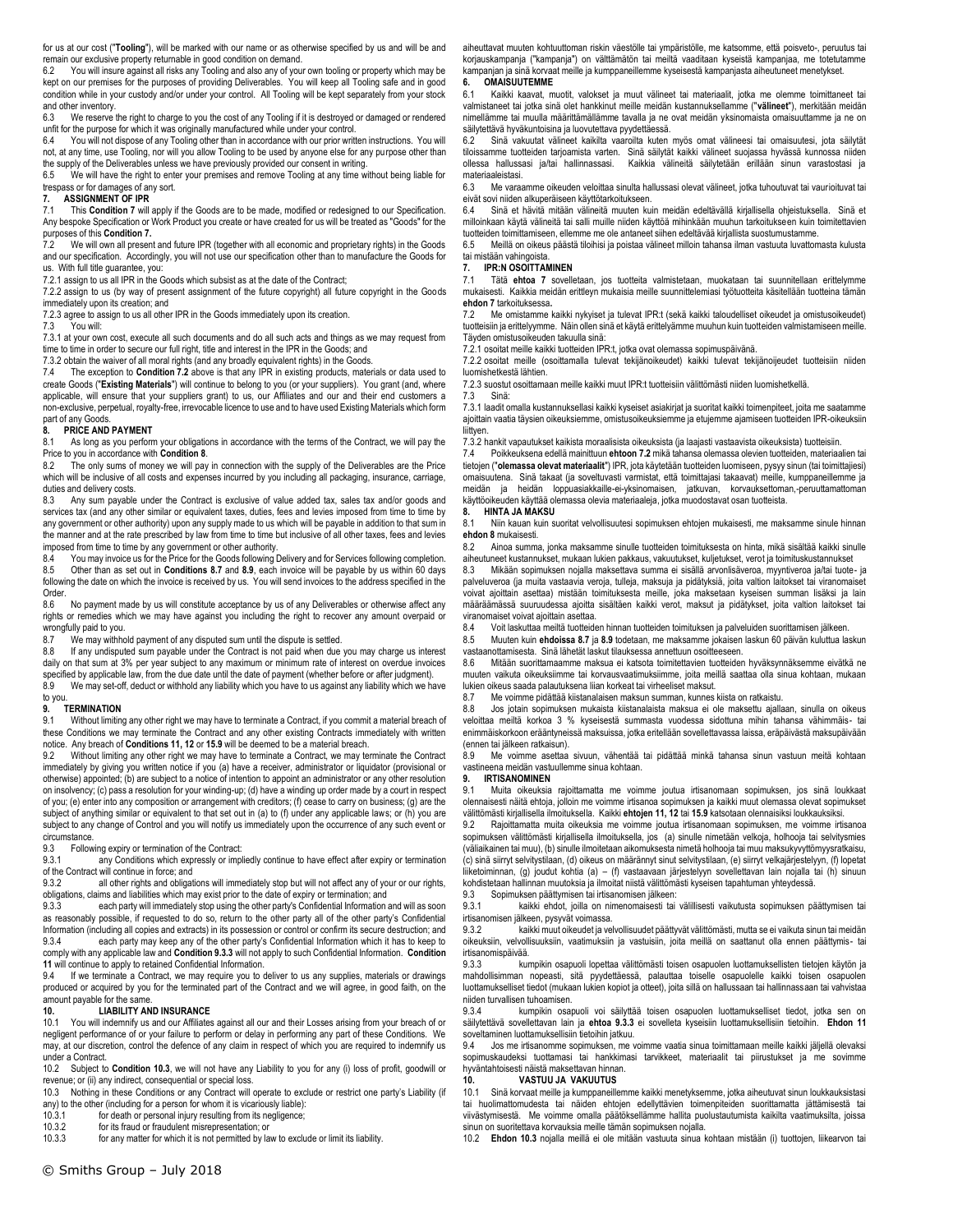10.4 The exclusions from and limitations of liability contained in these Conditions will apply after as well as before the date of expiry or termination of any Contract.

10.5 The exclusions from, and limitations of, liability set out in this **Condition [10](#page-2-6)** will be considered severally. The invalidity or unenforceability of any one sub-clause or clause will not affect the validity or enforceability of any other sub-clause or clause and will be considered severable from each other.

10.6 You will have satisfactory insurance cover with a reputable insurer to cover your obligations to us, including public liability insurance cover, cover for any potential liabilities arising from a Contract and any insurances required by law. You will provide evidence of your insurance coverage at our request.

#### **11. CONFIDENTIALITY**

11.1 Except as set out in Conditio[n 11.2,](#page-3-3) each party will:<br>11.1.1 only use the other party's Confidential Inform

only use the other party's Confidential Information for the purpose of performing its obligations and exercising its rights under the Contract;<br>11.1.2 keep the other party's Config

keep the other party's Confidential Information secret, safe and secure; and 11.1.3 not disclose the other party's Confidential Information to any other person.

11.2 Each party may disclose the other party's Confidential Information:<br>11.2.1 to the extent required by law, any court of competent jurisdig to the extent required by law, any court of competent jurisdiction or the rules of any government, public or regulatory body or any stock exchange; and<br>11.2.2 to its officers directors employees and

to its officers, directors, employees and professional advisers and, in our case, our Affiliates, agents and sub-contractors, who need the Confidential Information in order for that party to perform its obligations and exercise its rights under the Contract. A party disclosing the other party's Confidential Information under **Condition [11.2.2](#page-3-4)** will make sure that each person to whom it discloses that Confidential Information is bound by obligations of confidentiality no less onerous than those set out in this **Conditio[n 11](#page-3-0)**.

11.3 Each party acknowledges and agrees that damages alone would not be an adequate remedy for breach of **Condition [11](#page-3-0)** by that party. Accordingly, the other party will be entitled, without having to prove special damages, to injunctive relief, equitable relief and/or specific performance for any breach or threatened breach of **Conditio[n 11](#page-3-0)** by the first party.

# **12. ETHICAL CONDUCT**<br>**12.1** You will conduct your busine

You will conduct your business ethically and lawfully and in accordance with our Supplier Code of<br>ss Ethics (http://www.smiths.com/responsibility-supplier-code-of-business-ethics.aspx) or an equivalent Business Ethics (http://www.smiths.com/responsibilitycode of ethics.

12.2 You represent and warrant that you and your subcontractors and suppliers do not use or permit unacceptable labour practices, such as child or forced labour, or unsafe working conditions and comply with all applicable labour and employment laws, regulations, standards and conventions, including the UN's Guiding Principles on Business & Human Rights and the International Labor Organization's Conventions and any similar or equivalent laws applying in the jurisdiction in which we are registered.

12.3 You hereby acknowledge that you are aware of, and agree to comply with all applicable anti-bribery and anti-corruption laws, including but not limited to the Foreign Corrupt Practices Act (FCPA) (and related regulation and guidance) and any similar or equivalent laws applying in the jurisdiction in which we are registered.

12.4 You represent and warrant that you only supply minerals to us and our Affiliates from sources that do not (i) contribute to conflict; and/or (ii) benefit or finance armed groups in the Democratic Republic of Congo or any adjoining country. You have adopted, and require your suppliers of minerals to adopt, conflict mineral policies and management systems.

12.5 You will permit us, and any person nominated by us, to have such access to your premises, personnel, systems, books and records as we may require to verify your compliance with this **Condition [12](#page-3-5)**. We also reserve the right to inquire and investigate your conduct to satisfy ourself of your compliance with this **Condition [12](#page-3-5)** and to discontinue a business relationship with you if you or any of your officers, directors or employees is found to have breached any part of this **Conditio[n 12.](#page-3-5)** 

# **13. NOTICE**

Notices and other communications provided for the purposes of a Contract will be in writing, and delivered by courier or by hand to the relevant party's address as specified on the Order (or such other address which is notified to the other party in writing from time to time), in the case of a notice to us, marked for the attention of such person as we specify.

#### **14. EXPORT / IMPORT / ECONOMIC SANCTIONS CONTROLS**

14.1 You agree to comply with all applicable export controls and import and economic sanctions laws and regulations, including those of your country of incorporation, from where the Goods will be supplied, where the Goods will be received and any other relevant jurisdiction. You will also obtain, as required, and comply with all applicable government authorizations and their provisos in supplying the Goods. Without limiting the foregoing, you will not transfer any export controlled item, data or services provided by us in relation to the Contract, to include transfer to any persons, including those persons employed by or associated with, or under contract to you or you lower-tier suppliers, without the authority of an applicable licence, exemption or exception. 14.2 You will provide to us all information necessary to support any regulatory or government authorization requirements we have regarding the Goods.

14.3 You will indemnify us and our Affiliates for all Losses arising out of any breach by you of this Claus[e 14.](#page-3-6) 

**15. GENERAL** 15.1 The Contract constitutes the entire agreement between the parties and supersedes any prior agreement or arrangement in respect of its subject matter and, subject to **Condition [10.3](#page-3-2)**, neither party has entered into the Contract in reliance upon, and it will have no remedy in respect of, any misrepresentation, representation or statement (whether made by the other party or any other person and whether made by the first party or any other person) which is not expressly set out in the Contract.

15.2 A party's delay in exercising, partial exercising or failure to exercise a right or remedy under the Contract will not constitute a waiver of, or prevent or restrict future exercise of, that or any other right or remedy. A waiver

of any right, remedy, breach or default will only be valid if it is in writing and signed by the party giving it.<br>15.3 If any term of the Contract is found by any court or body or authority of competent iurisdiction If any term of the Contract is found by any court or body or authority of competent jurisdiction to be illegal, unlawful, void or unenforceable, such term will be deemed to be severed from the Contract and this will not affect the remainder of the Contract which will continue in full force and effect.

15.4 Except to the extent otherwise specified in these Conditions, variations to the Contract must be agreed in writing and signed by both parties.

15.5 No partnership, agency or joint venture between the parties will be created by the Contract.

15.6 Each party agrees that it is an independent contractor and is entering into the Contract as principal and not as agent for or for the benefit of any other person.

15.7 Each of our Affiliates will be entitled to enforce in their own capacity the terms of any Contract under which that Affiliate receives a benefit.

15.8 Save as provided in **Condition [15.7](#page-3-7)**, the parties do not intend that any term of a Contract will be enforceable by any person who is not a party to it.

15.9 You may not assign, transfer, charge, hold on trust for any person or deal in any other manner with any of your rights under the Contract or sub-contract any of your obligations under the Contract. We may assign a Contract to our Affiliates.

# **16. GOVERNING LAW AND JURISDICTION**

The Contract and any non-contractual obligations arising in connection with it are governed by the law of the jurisdiction in which we are registered or incorporated. The courts of such jurisdiction (and if applicable to the relevant jurisdiction any district in which we are registered) have exclusive jurisdiction to determine any dispute arising in connection with the Contract.

liikevaihdon menetyksistä tai (ii) mistään välillisistä, seuraamuksellisista tai erityisistä menetyksistä.

<span id="page-3-2"></span>10.3 Mikään näissä ehdoissa tai mikään sopimus ei poissulje tai rajoita osapuolen vastuuta (jos on) toista osapuolta kohtaan (mukaan lukien henkilö, jolle se on välillisesti vastuussa) seuraavissa tapauksissa:

10.3.1 huolimattomuudesta aiheutuvat kuolema tai henkilövahinko,<br>10.3.2 betos tai petollinen harhaaniohtaminen tai petos tai petollinen harhaanjohtaminen tai

10.3.3 mikään tapaus, jossa laki ei salli vastuun poissulkemista tai rajoittamista.

10.4 Tämän sopimuksen mukaisia vastuiden poissulkemisia ja rajoituksia sovelletaan ennen sopimuksen vanhenemis- tai irtisanomispäivämäärää ja sen jälkeen.

10.5 Tässä **ehdossa [10](#page-2-6)** eritellyt vastuiden poissulkemiset ja rajoitukset katsotaan erillisiksi toisistaan. Lausekkeen tai alakohdan mitätöinti tai toimeenpanokelvottumuus ei vaikuta muiden lausekkeiden tai alakohtien voimassaoloon tai toimeenpanokelpoisuuteen ja ne katsotaan erotettaviksi toisistaan.

10.6 Sinulla on riittävä vakuutusturva luotettavassa vakuutusyhtiössä velvollisuuksiesi kattamiseksi meitä kohtaan, mukaan lukien julkinen vastuuvakuutus, sopimuksesta aiheutuvien vastuiden kattavuus ja kaikki lain edellyttämät vakuutukset. Todistat vaakuutusturvasi meidän sitä pyytäessä.

### <span id="page-3-0"></span>**11. LUOTTAMUKSELLISUUS**

Lukuun ottamatt ehdoss[a 11.2](#page-3-3) mainittua, kumpikin osapuoli:

11.1.1 käyttää toisen osapuolen luottamuksellisia tietoja vain tämän sopimuksen edellyttämien velvollisuuksiensa ja oikeuksiensa täyttämiseen.

11.1.2 pitää toisen osapuolen luottamukselliset tiedot salassa ja turvassa.

11.1.3 ei luovuta toisen osapuolen luottamuksellisia tietoja kenellekään.

<span id="page-3-3"></span>11.2 Kumpikin osapuoli voi luovuttaa toisen osapuolen luottamuksellisia tietoja seuraavissa tilanteissa: lain, toimivaltaisen oikeustoimialueen tuomioistuimen tai minkä tahansa valtion, julkisen tai

valvontaviraston tai arvopaperipörssin edellyttämässä laajuudessa ja<br>1122 - toimihenkilöilleen johtajilleen työntekijöilleen ja nei

<span id="page-3-4"></span>toimihenkilöilleen, johtajilleen, työntekijöilleen ja neuvonantajilleen ja meidän tapauksessa kumppaneillemme, edustajillemme ja alihankkijoillemme, jotka tarvitsevat luottamuksellisia tietoja, jotta kyseinen osapuoli voi täyttää tämän sopimuksen mukaiset velvoitteensa ja oikeutensa. Osapuoli, joka luovuttaa luottamuksellisia tietoja **ehdo[n 11.2.2](#page-3-4)** nojalla, varmistaa, että jokaista henkilöä, jolle luottamuksellisia tietoja luovutetaan, koskee salassapitovelvollisuus, joka vastaa kattavuudeltaan vähintään **ehto[a 11](#page-3-0)**.

11.3 Kumpikin osapuoli on tietoinen siitä ja suostuu siihen, että vahingot yksin eivät ole riittävä keino osapuolen loukatessa **ehtoa [11](#page-3-0)**. Näin ollen toisella osapuolella on oikeus osoittamatta erityisi vahinkoja kieltovaatimukseen, kohtuullistamisvaatimukseen ja/tai erityiseen toimintaan missä tahansa **ehdon [11](#page-3-0)** loukkauksessa tai loukkauksen uhassa ensimmäisen osapuolen taholta.<br>12. KETTINEN TOIMINTATAPA

#### **12. EETTINEN TOIMINTATAPA**

<span id="page-3-5"></span>12.1 Sinä harjoitat liiketoimintaasi eettisesti ja laillisesti ja toimittajan eettisen liiketoiminnan sääntöjemme (bx) tai vastaavien eettisen toiminnan sääntöjen mukaisesti.

12.2 Sinä esität ja takaat, että sinä tai alihankkijasi ja toimittajasi ette käytä tai salli ei hyväksyttäviä työkäytäntöjä, kuten lapsityövoimaa tai pakkotyötä, tai vaarallisia työolosuhteita ja että noudatatte kaikkia työsuojelu- ja työllistämislakeja, asetuksia, standardeja ja käytäntöjä, mukaan lukien YK:n liike-elämän ja ihmisoikeuksien perusperiaatteet ja Kansainvälisen työjärjestön yleissopimuksissa määriteltyjä työelämän perusperiaatteita ja muita vastaavia lakeja, joita sovelletaan oikeustoimialueella, jossa meidät on rekisteröity.

12.3 Näin ollen sinä olet tietoinen siitä ja suostut siihen, että noudatat kaikkia sovellettavia lahjontaa ja korruptiota estäviä lakeja, mukaan lukien rajoittumatta Yhdysvaltain ulkomaista korruptiota koskeva laki (FCPA) (ja siihen liittyvät asetukset ja ohjeistukset) ja vastaavat lait, joita sovelletaan oikeustoimialueella, jossa meidät on rekisteröity.

12.4 Sinä esität ja takaat, että sinä toimitat meille ja kumppaneillemme vain mineraaleja, jotka eivät (i) ole peräisin konfliktialueelta ja/tai (ii) jotka eivät rahoita aseellisia ryhmiä Kongon demokraattisessa kansantasavallassa tai muissa naapurivaltioissa. Sinulla on käytössäsi ja sinä edellytät, että toimittajillasi on käytössään, konfliktimineraalikäytännöt ja -hallintajärjestelmät.

12.5 Sinä sallit meille tai meidän nimeämälle henkilölle pääsyn tiloihisi, henkilöstöösi, järjestelmiisi, tiedostoihisi ja rekistereihisi niin, että voimme vahvistaa sinun noudattavan tätä **ehtoa [12](#page-3-5)**. Me myös varaamme oikeuden tiedustella ja tutkia toimintaasi varmistuaksemme, että noudatat tätä **ehto[a 12](#page-3-5)** ja lopettaa liikesuhde kanssasi, jos saamme tietää sinun, toimihenkilösi, johtajasi tai työntekijäsi loukanneen jotain tämän **ehdo[n 12](#page-3-5) osaa.** 

#### **13. ILMOITUS**

13.1 Ilmoitukset ja muut yhteydenotot liittyen sopimukseen tehdään kirjallisesti ja toimitetaan kuriirin välityksellä tai henkilökohtaisesti asianmukaisen osapuolen osoitteeseen, joka on merkitty tilaukseen (tai sellaiseen muuhun osoitteeseen, joka on ilmoitettu ajoittain toiselle osapuolelle) ja ilmoitukseen meille merkitään osoitus nimeämällemme henkilölle.

#### <span id="page-3-6"></span>**14. VIENTI / TUONTI / TALOUDELLISTEN SANKTIOIDEN HALLINTA**

14.1 Sinä suostut noudattamaan kaikkia sovellettavia vienti- ja tuontimääräyksiä ja taloudellisia sanktioita koskevia lakeja ja asetuksia, mukaan lukien sen maan lait, josta tuotteita toimitetaan, missä tuotteet vastaanotetaan ja minkä tahansa muun asianmukaisen maan lait. Sinä osoitat myös pyydettäessä noudattavasi kaikkia sovellettavia valtion lupamenettelyjä ja niiden ehtoja tuotteiden toimittamisessa. Rajoittamatta edellä mainittua sinä et siirrä mitään vientivalvottuja tuotteita, tietoja tai palveluita meille liittyen<br>sopimukseen, sisältäen siirron kenelle tahansa henkilöille, mukaan lukien henkilöt, jotka työskentelev tai joilla on sopimus kanssasi, tai alihankkijatoimittajasi, ilman viranomaisten soveltuvaa lupaa tai poikkeuslupaa.

14.2 Sinä annat meille tarvittavat tiedot valtion viranomaisen tai valvontaviranomaisen pyynnön tueksi koskien tuotteita.

14.3 Sinä korvaat meille ja kumppaneillemme kaikki menetykset, jotka aiheutuvat tämän **ehdon [14](#page-3-6)** loukkauksesta taholtasi.

**15. YLEISTÄ**

15.1 Sopimus muodostaa koko sopimuksen osapuolten välillä ja syrjäyttää kaikki aiemmat sopimukset koskien tätä asiasisältöä ja, **ehdon [10.3](#page-3-2)** mukaisesti kumpikaan osapuoli ei ole toisiinsa missään sopimusvelvoitteessa eikä kummallakaan ole mitään vaatimuskeinoa liittyen virheellisiin esityksiin, esityksiin tai lausuntoihin (olivatpa ne toisen osapuolen tai toisen henkilön tai ensimmäisen osapuolen tai kenen tahansa muun henkilön), joita ei nimenomaisesti mainita tässä sopimuksessa.

15.2 Osapuolen viivästyminen oikeuden tai korvauksen vaatimisessa, niiden osittainen vaatiminen tai vaatimatta jättäminen ei muodosta luopumista kyseisistä oikeuksista tai estä tai rajoita niiden tai minkään muun oikeuden tai korvauksen myöhempää vaatimista. Luopuminen oikeudesta, korvauksesta, loukkauksesta tai laiminlyönnistä on voimassa vain kirjallisena sen antavan osapuolen allekirjoittamana.

15.3 Jos jokin oikeuslaitos tai virasto tai oikeustoimialueen viranomainen katsoo jonkun sopimuksen ehdon olevan laiton, lainvastainen, mitätön tai toimeenpanokelvoton, kyseinen ehto erotetaan sopimuksesta eikä se vaikuta sopimuksen muihin osiin, joiden täysi voimassaolo jatkuu tämän jälkeen.

15.4 Ellei tässä sopimuksessa muuta todeta, tämän sopimuksen muutokset on sovittava kirjallisesti ja molempien osapuolten on allekirjoitettava ne.

15.5 Sopimus ei luo osapuolten välille osakkuus-, edustus- tai yhteisyrityssuhdetta.

15.6 Kumpikin osapuoli hyväksyy olevansa itsenäinen toimija ja solmii tämän sopimuksen päämiehenä eikä toisen henkilön edustajana tai edunsaajana.

<span id="page-3-7"></span>15.7 Kaikilla kumppaneillamme on oikeus vahvistaa omissa nimissään minkä tahansa sopimuksen ehdot, joista kumppani hyötyy.

15.8 Lukuunottamatta, mitä **ehdossa [15.7](#page-3-7)** todetaan, osapuolet eivät pyri siihen, että kukaan henkilö, joka ei ole sopimuksen osapuoli, vaatii mitään sopimuksen minkään ehdon perusteella.

<span id="page-3-1"></span>15.9 Sinä et saa osoittaa, siirtää, vaihtaa, luottaa kenellekään henkilölle tai muuten luovuttaa mitään